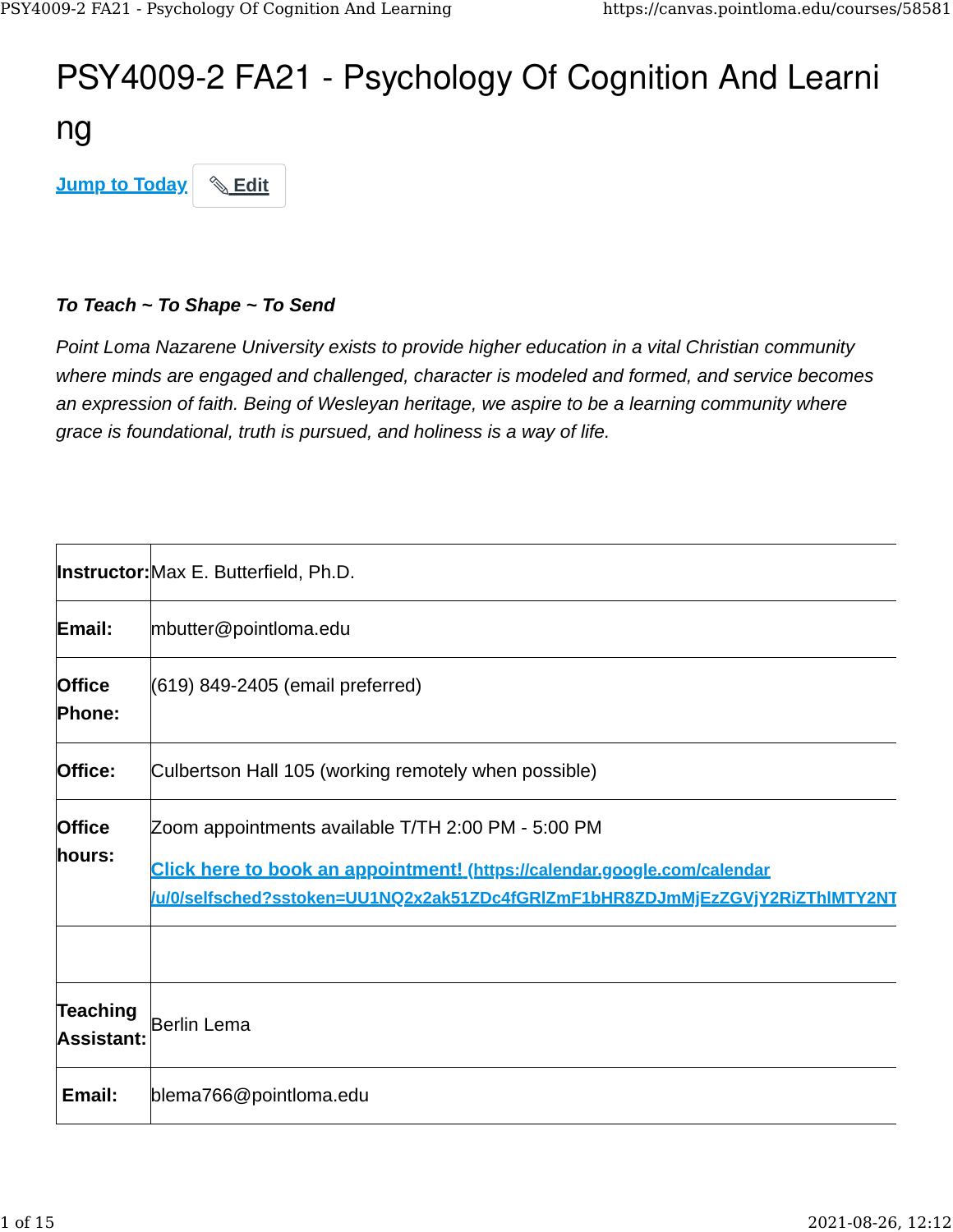$\mathbf{I}$ 

| <b>Class</b><br><b>Modality</b><br>and | Traditional<br>Rohr Hall 112                                      |
|----------------------------------------|-------------------------------------------------------------------|
| Location:                              |                                                                   |
| <b>Class</b>                           | M/W/F                                                             |
| <b>Meetings:</b>                       | 10:55 AM - 12:05 PM                                               |
| Units:                                 | 4                                                                 |
| <b>Final</b>                           | Monday, December 13, 2021                                         |
| Exam:                                  | 10:30 AM - 1:30 PM                                                |
| Text:                                  | None, all required materials will be provided free of charge.     |
|                                        | Thinking, Fast and Slow by Daniel Kahneman                        |
| <b>Course</b>                          | Learning and Memory: From Brain to Behavior (2 <sup>nd</sup> ed.) |
| Reference<br><b>List</b>               | by Gluck, Mercado, and Myers                                      |

#### **COURSE DESCRIPTION**

In this course, we'll explore the ways in which our lives are shaped by two of the most powerful influences on human behavior: The architecture of our brains, and the scope of our past experiences. We will cover a variety of important topics such as classical and operant conditioning, memory, attention, language, judgment, and decision making. We will not approach this content as merely a collection of facts, figures, and theory to be memorized. Instead, this course will provide a rich framework for understanding why people behave the way that they do, and it will help you apply these lessons to improve your daily life and your future vocation. Classroom activities will focus on lecture, discussion, and hands-on experiences, and you will be evaluated based on your engagement with the material, your knowledge of it, and your ability to apply it to real-world problems and situations. When all is said and done, you will understand the ways in which the fields of cognition and learning provide useful, engaging, and widely applicable lessons for individuals with a wide variety of interests and goals.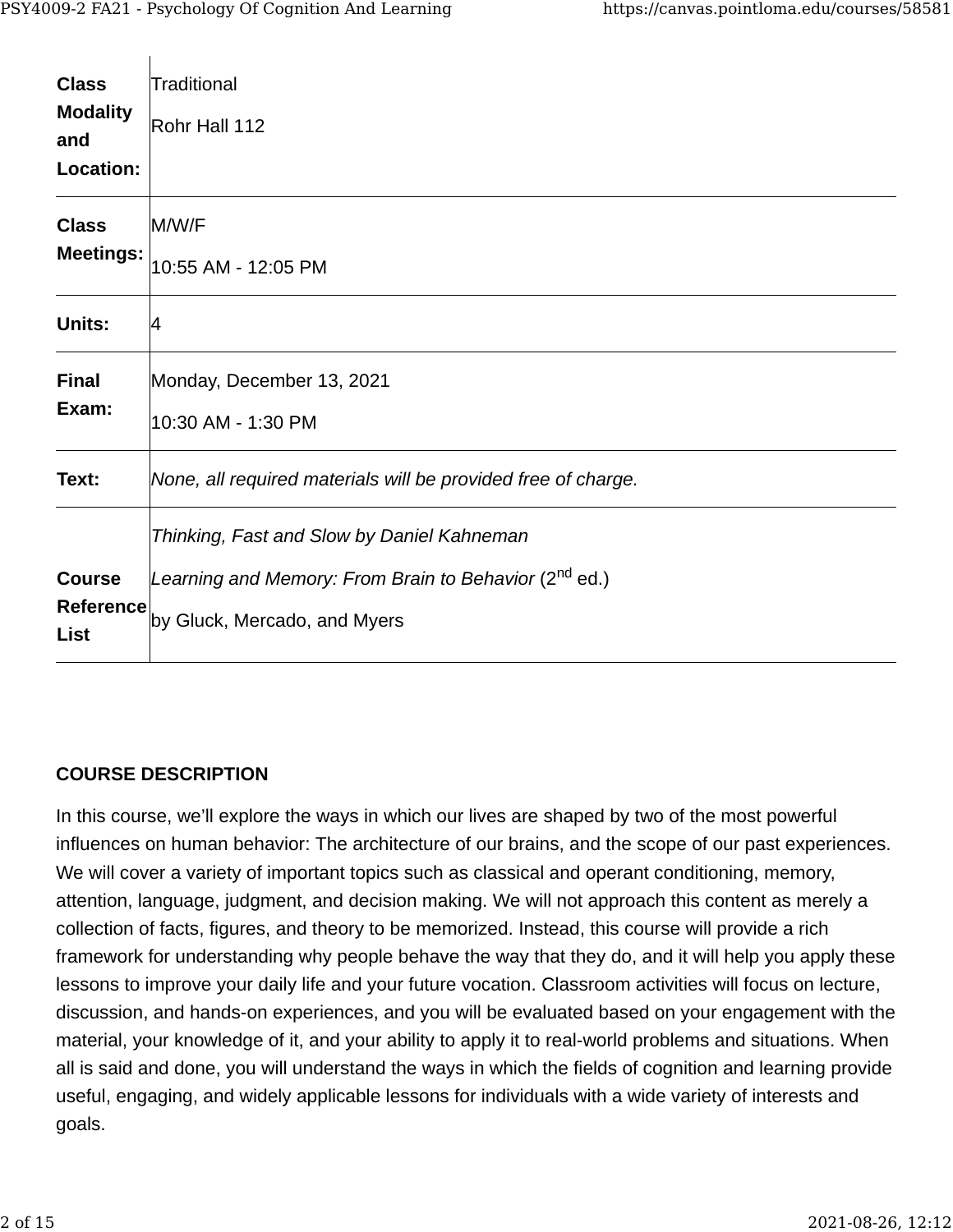From the catalog: "A study of the major theories and empirical findings in the fields of cognition and learning, as well as practical applications to human behavior. Laboratory activities may be included. Prerequisite(s): PSY 1003 and PSY 3090 or consent of instructor."

#### **COURSE OUTLINE**

| Week | <b>Topic</b>                                             | Assignments/Activities                                                                                                            | <b>Supplemental Reading</b> |
|------|----------------------------------------------------------|-----------------------------------------------------------------------------------------------------------------------------------|-----------------------------|
| 01   | Habituation and Sensitization 01b Habituation and Eating | 01a Intro to Learning<br>01c Foundational Concept Analysis                                                                        | FBB, Chapter 3              |
| 02   | <b>Classical Conditioning</b>                            | 02a Classical Conditioning<br>02b Addiction<br>02c Beyond Classical Conditioning                                                  | FBB, Chapter 4              |
| 03   | <b>Operant Conditioning</b>                              | 03a Parenting Practices<br>03b Applied Operant Conditioning<br>03c Applied Operant Conditioning 2                                 | FBB, Chapter 5              |
| 04   | Generalization and<br><b>Discrimination</b>              | 04a Applied Generalization and<br><b>Discrimination</b><br>04b Advanced Operant Conditioning<br>04c Advanced Operant Conditioning | FBB, Chapter 6              |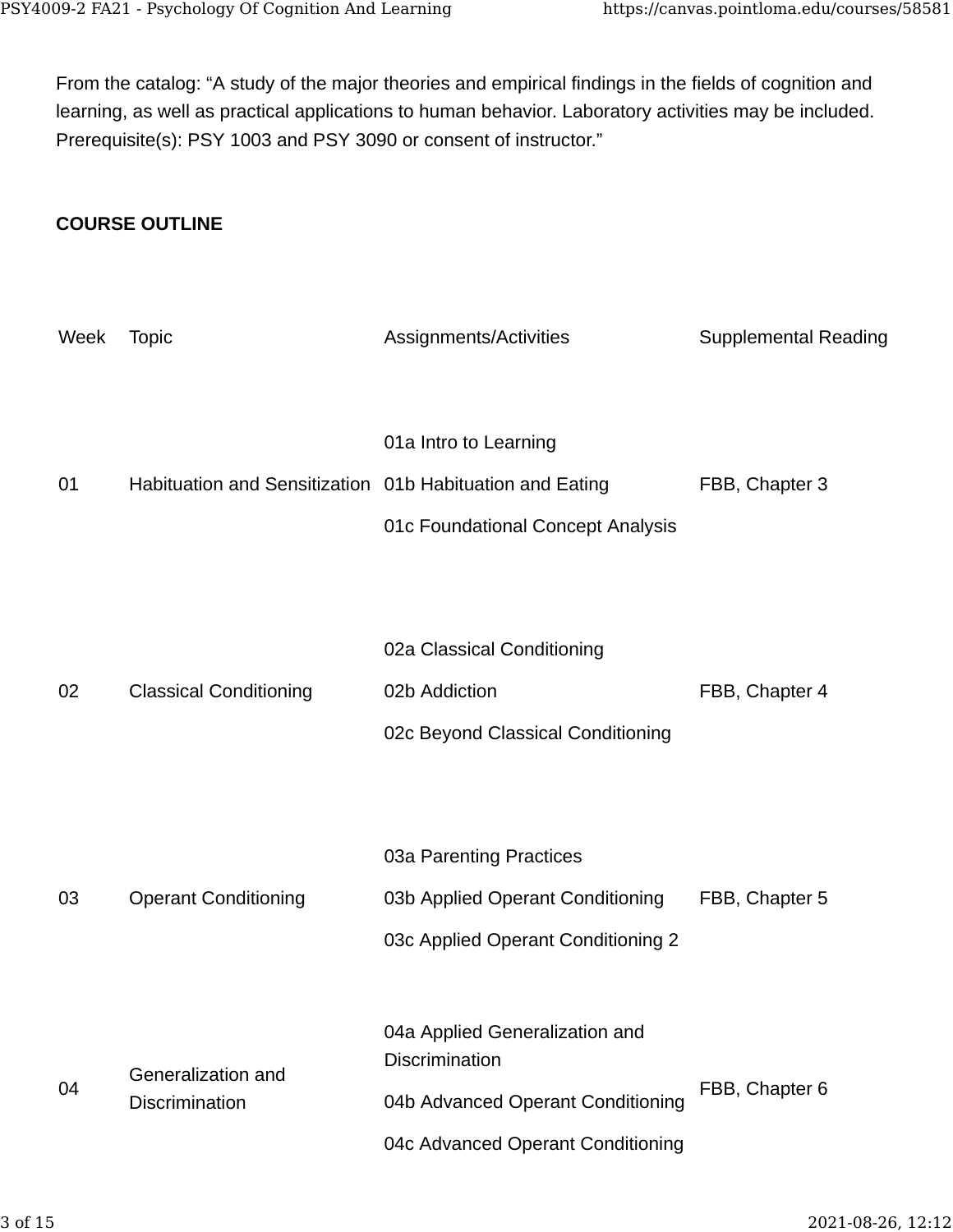|    |                   | $\overline{2}$                                                                                              |                     |
|----|-------------------|-------------------------------------------------------------------------------------------------------------|---------------------|
| 05 | Learning Capstone | 05a Learning Capstone, Part 1<br>05b Learning Capstone, Part 2<br>05c Learning Capstone, Part 3             | None                |
| 06 | The Brain         | 06a Simplifying Brain Science<br>06b Questioning Brain Science?<br>06c Applied Brain Anatomy                | FBB, Chapter 2      |
| 07 | Attention         | 07a Stolen Attention<br>07b The Invisible Gorilla<br>07c Testing Inattentional Blindness                    | None                |
| 08 | Memory            | 08a Eternal Sunshine of the Spotless<br>Rat<br>08b The Accuracy of Memory<br>08c Non-Human Cognitive Skills | FBB, Chapters 7 - 9 |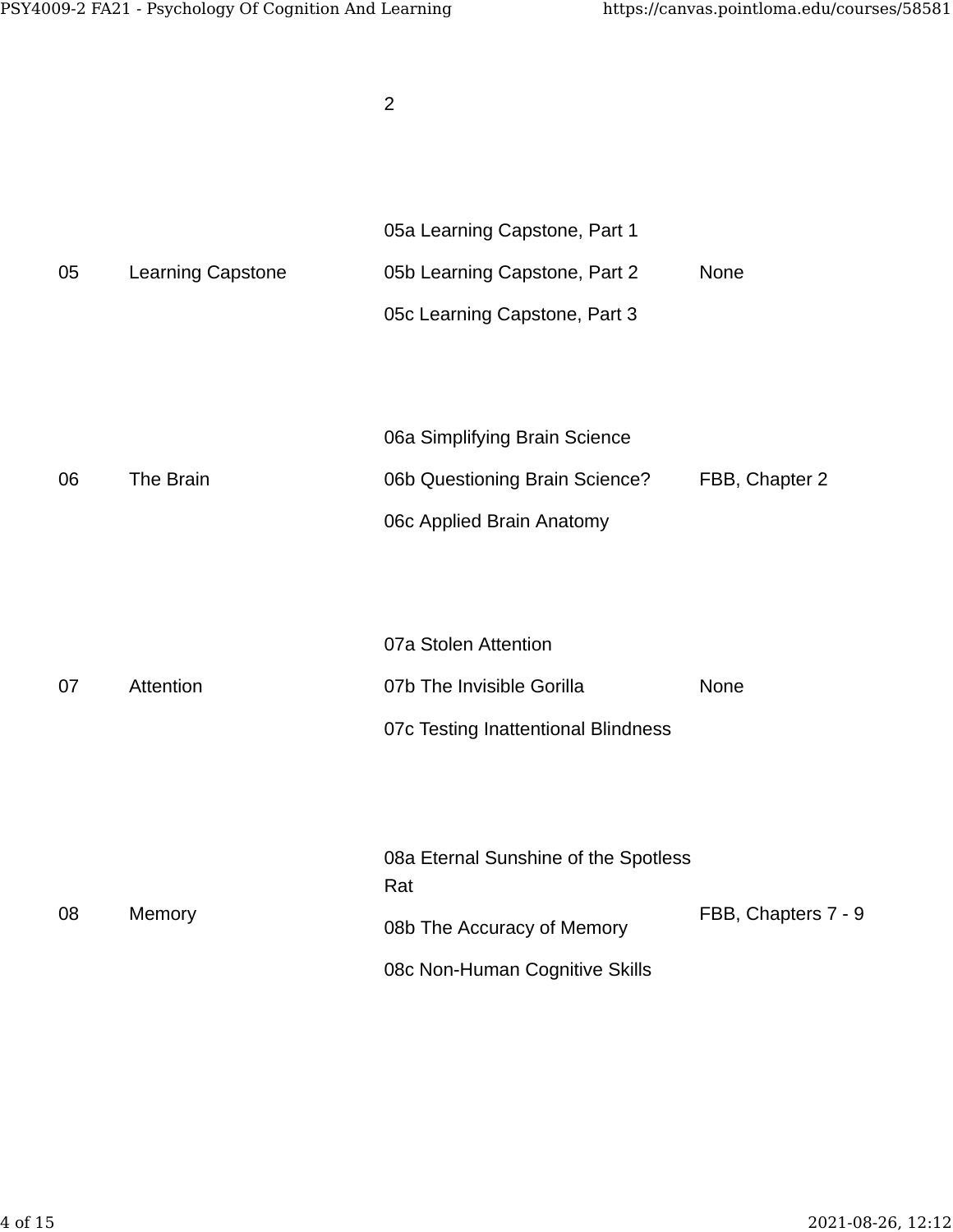| 09 | Language                        | 9a Bilingual Education<br>9b The Creation of Language<br>9c Non-Human Language                     | None              |
|----|---------------------------------|----------------------------------------------------------------------------------------------------|-------------------|
| 10 | <b>Cognition Capstone</b>       | 10a Cognition Capstone, Part 1<br>10b Cognition Capstone, Part 2<br>10c Cognition Capstone, Part 3 | None              |
| 11 | <b>Systems of Thought</b>       | 11a Two Systems Theory<br>11b The Self-Control Controversy<br>11c The Curious Case of Priming      | TFS, p. 19 - 105  |
| 12 | <b>Heuristics and Biases</b>    | 12a Cause and Effect<br>12b Heuristic Thinking<br>12c Parenting and the Illusion of<br>Control     | TFS, p. 109 - 195 |
| 13 | Judgment and Decision<br>Making | 13a JDM Illusions<br>13b Decision Making Formulas<br>13c Planning Your Life                        | TFS, p. 199 - 265 |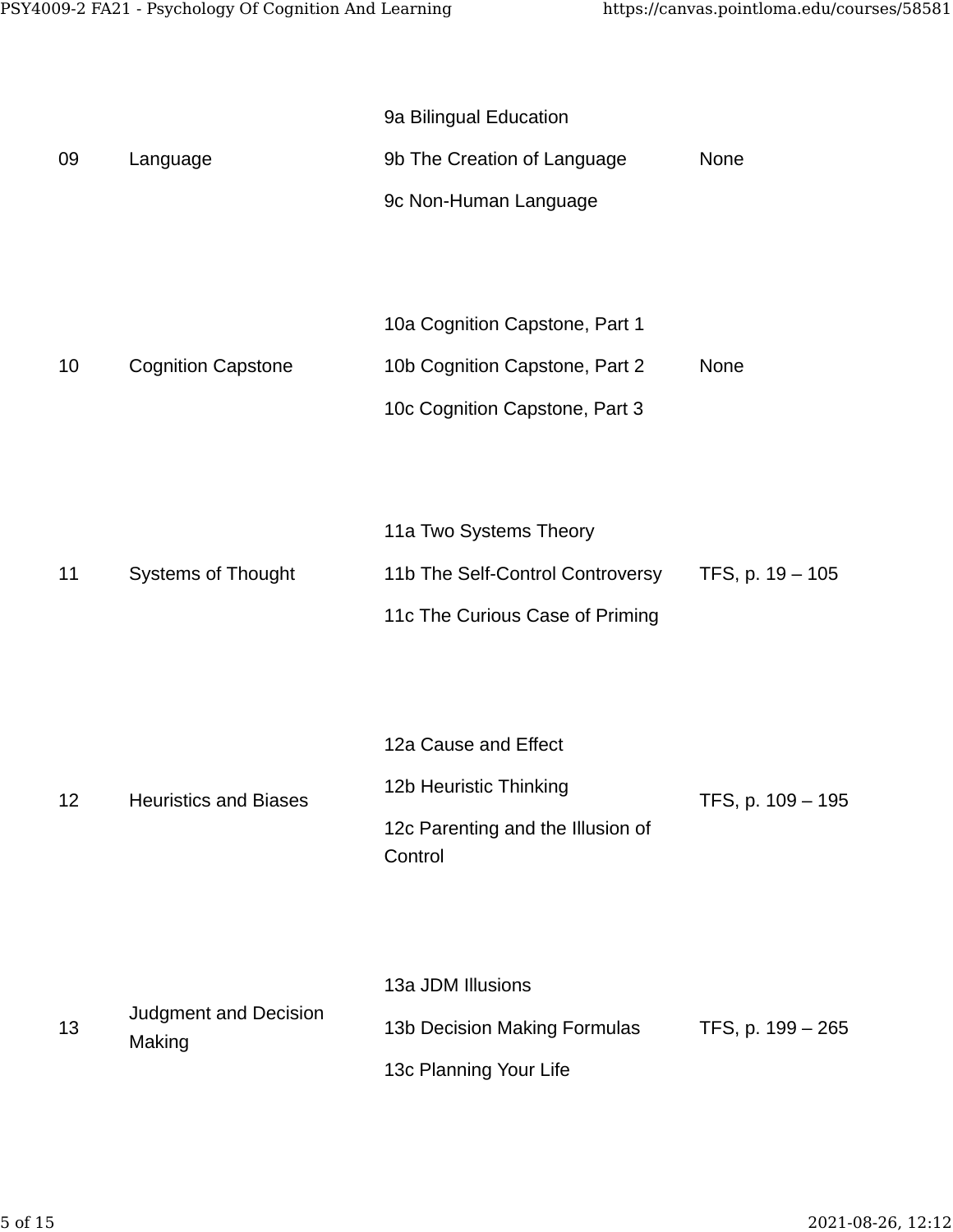|    |                    | 14a Choices           |                   |
|----|--------------------|-----------------------|-------------------|
| 14 | Choices            | 14b Mental Accounting | TFS, p. 269 - 407 |
|    |                    | 14c Framing           |                   |
|    |                    |                       |                   |
| 15 | <b>Finals Week</b> | 15 Final Exam         | None              |

## **COURSE LEARNING OUTCOMES**

Students will be able to…

- Explain the ways in which learning involves habituation, sensitization, discrimination, generalization, and conditioning.
- Design classical and operant conditioning paradigms for use in everyday life
- Explain the basic physiological bases of neural activity and identify basic brain architecture.
- Understand and explain the fundamental cognitive processes involved in attention, memory, and sensation and perception.
- Recognize and defend against common errors in judgment and decision making that lead to a variety of avoidable problems, such as poor financial decisions, interpersonal bias, and deadly car crashes.

## **COURSE CREDIT HOUR INFORMATION**

In the interest of providing sufficient time to accomplish the stated Course Learning Outcomes, this class meets the PLNU credit hour policy for a four unit class delivered over 15 weeks. Specific details about how the class meets the credit hour requirement can be provided by the university or our accrediting bodies.

## **STATE AUTHORIZATION**

State authorization is a formal determination by a state that Point Loma Nazarene University is approved to conduct activities regulated by that state. In certain states outside California, Point Loma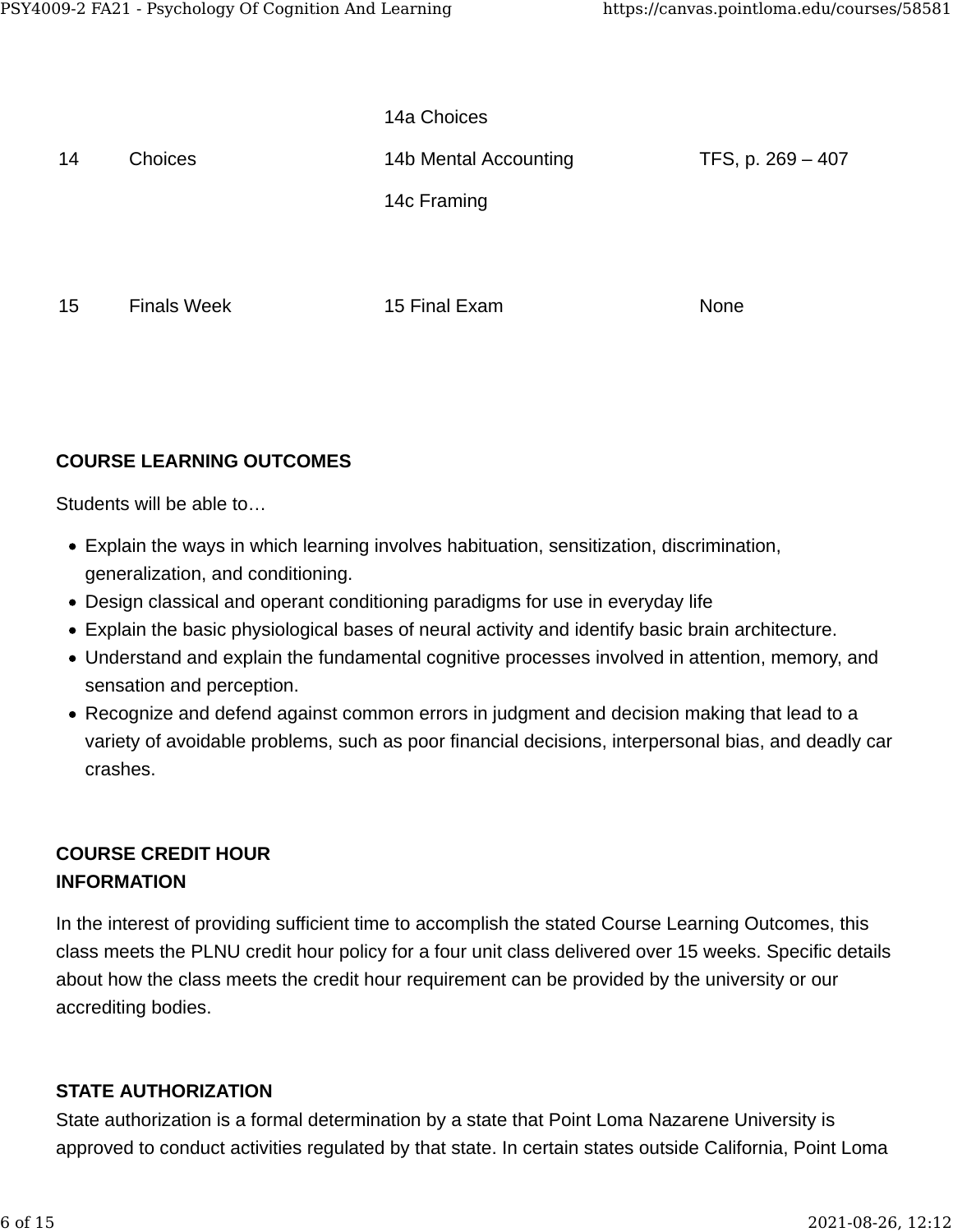Nazarene University is not authorized to enroll online (distance education) students. If a student moves to another state after admission to the program and/or enrollment in an online course, continuation within the program and/or course will depend on whether Point Loma Nazarene University is authorized to offer distance education courses in that state. It is the student's responsibility to notify the institution of any change in his or her physical location. Refer to the map on State Authorization to view which states allow online (distance education) outside of California.

#### **USE OF TECHNOLOGY**

In order to be successful in the online environment, you'll need to meet the minimum technology and system requirements; please refer to the Technology and System Requirements information. Additionally, students are required to have headphone speakers compatible with their computer available to use. If a student is in need of technological resources please contact student-techrequest@pointloma.edu. Problems with technology do not relieve you of the responsibility of participating, turning in your assignments, or completing your class work.

## **PLNU ATTENDANCE AND PARTICIPATION POLICY**

Regular and punctual attendance at all synchronous class sessions is considered essential to optimum academic achievement. If the student is absent for more than 10 percent of class sessions (virtual or face-to-face), the faculty member may issue a written warning of de-enrollment. If the absences exceed 20 percent, the student may be de-enrolled without notice until the university drop date or, after that date, receive the appropriate grade for their work and participation. In some courses, a portion of the credit hour content will be delivered asynchronously and attendance will be determined by submitting the assignments by the posted due dates. See Academic Policies in the Undergraduate Academic Catalog. If absences exceed these limits but are due to university excused health issues, an exception will be granted.

#### **Asynchronous Attendance/Participation Definition**

A day of attendance in asynchronous content is determined as contributing a substantive note, assignment, discussion, or submission by the posted due date. Failure to meet these standards will result in an absence for that day.

## **LATE ASSIGNMENTS**

Please pay close attention to the **due date** and the **available until** date. They are different. All assignments are due on the due date, but they are still eligible for reduced credit until the available until date. After that, they are not eligible for credit without an official excused absence. Official excused absences are given by the Provost's Office. Please be aware that the official PLNU policy is that illnesses are not excused absences, even with a note from a health care provider.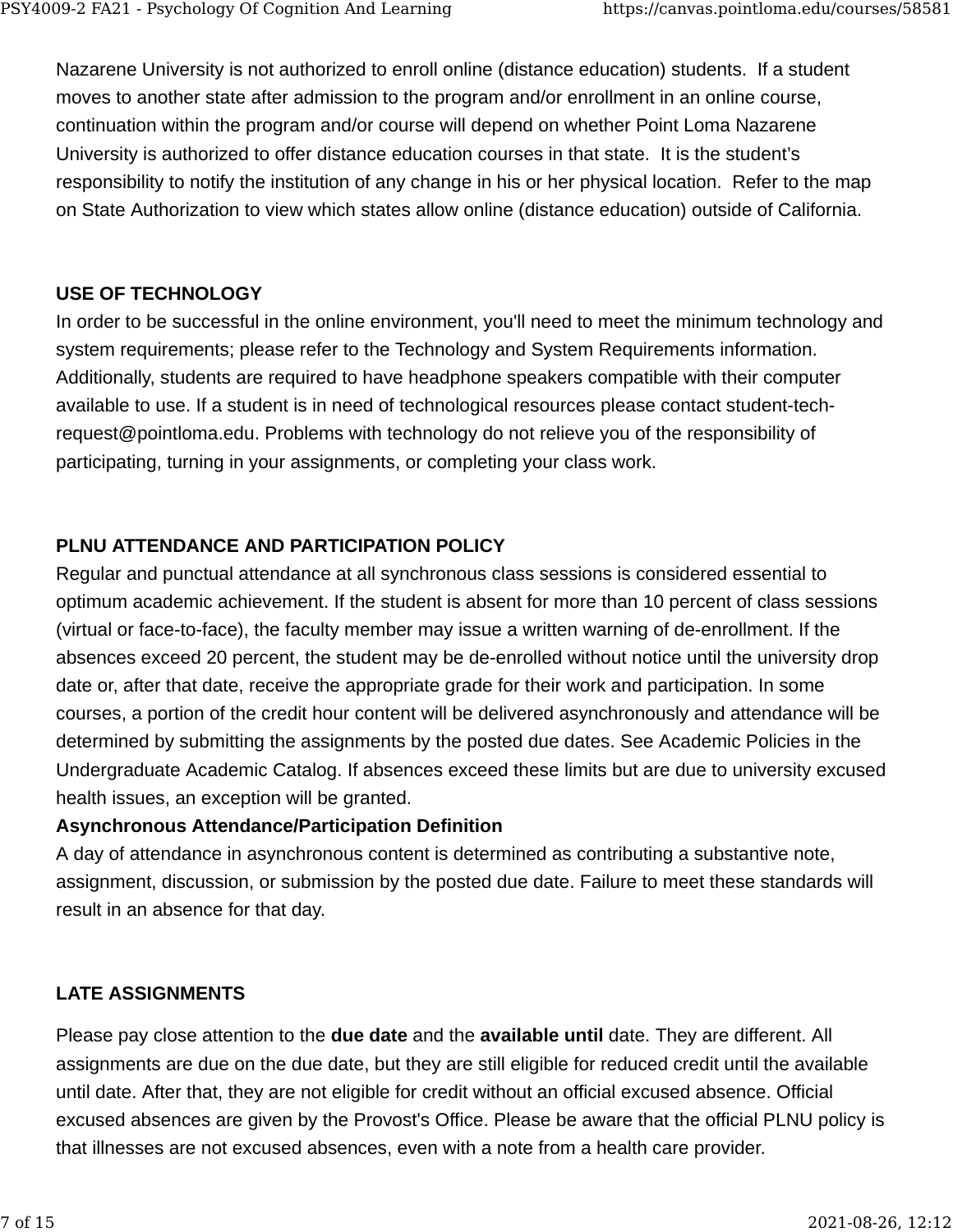#### **INCOMPLETES**

Incompletes for the course will only be assigned in extremely unusual circumstances.

#### **FINAL EXAMINATION POLICY**

Successful completion of this class requires taking the final examination **on its scheduled day**. The final examination schedule is posted on the **[Class Schedules \(http://www.pointloma.edu/experience](http://www.pointloma.edu/experience/academics/class-schedules) [/academics/class-schedules\)](http://www.pointloma.edu/experience/academics/class-schedules)** . No requests for early examinations or alternative days will be approved.

#### **COURSE OUTLINE**

See Course Summary (below) for the schedule of activities. You will work closely with me to track your hours and develop meaningful projects according to your own timeline.

#### **PLNU COPYRIGHT POLICY**

Point Loma Nazarene University, as a non-profit educational institution, is entitled by law to use materials protected by the US Copyright Act for classroom education. Any use of those materials outside the class may violate the law.

## **PLNU ACADEMIC HONESTY POLICY**

Students should demonstrate academic honesty by doing original work and by giving appropriate credit to the ideas of others. Academic dishonesty is the act of presenting information, ideas, and/or concepts as one's own when in reality they are the results of another person's creativity and effort. A faculty member who believes a situation involving academic dishonesty has been detected may assign a failing grade for that assignment or examination, or, depending on the seriousness of the offense, for the course. Faculty should follow and students may appeal using the procedure in the university Catalog. See **[Academic Policies \(http://catalog.pointloma.edu/content.php?catoid=18&](http://catalog.pointloma.edu/content.php?catoid=18&navoid=1278) [navoid=1278\)](http://catalog.pointloma.edu/content.php?catoid=18&navoid=1278)** for definitions of kinds of academic dishonesty and for further policy information.

## **PLNU ACADEMIC ACCOMMODATIONS POLICY**

While all students are expected to meet the minimum standards for completion of this course as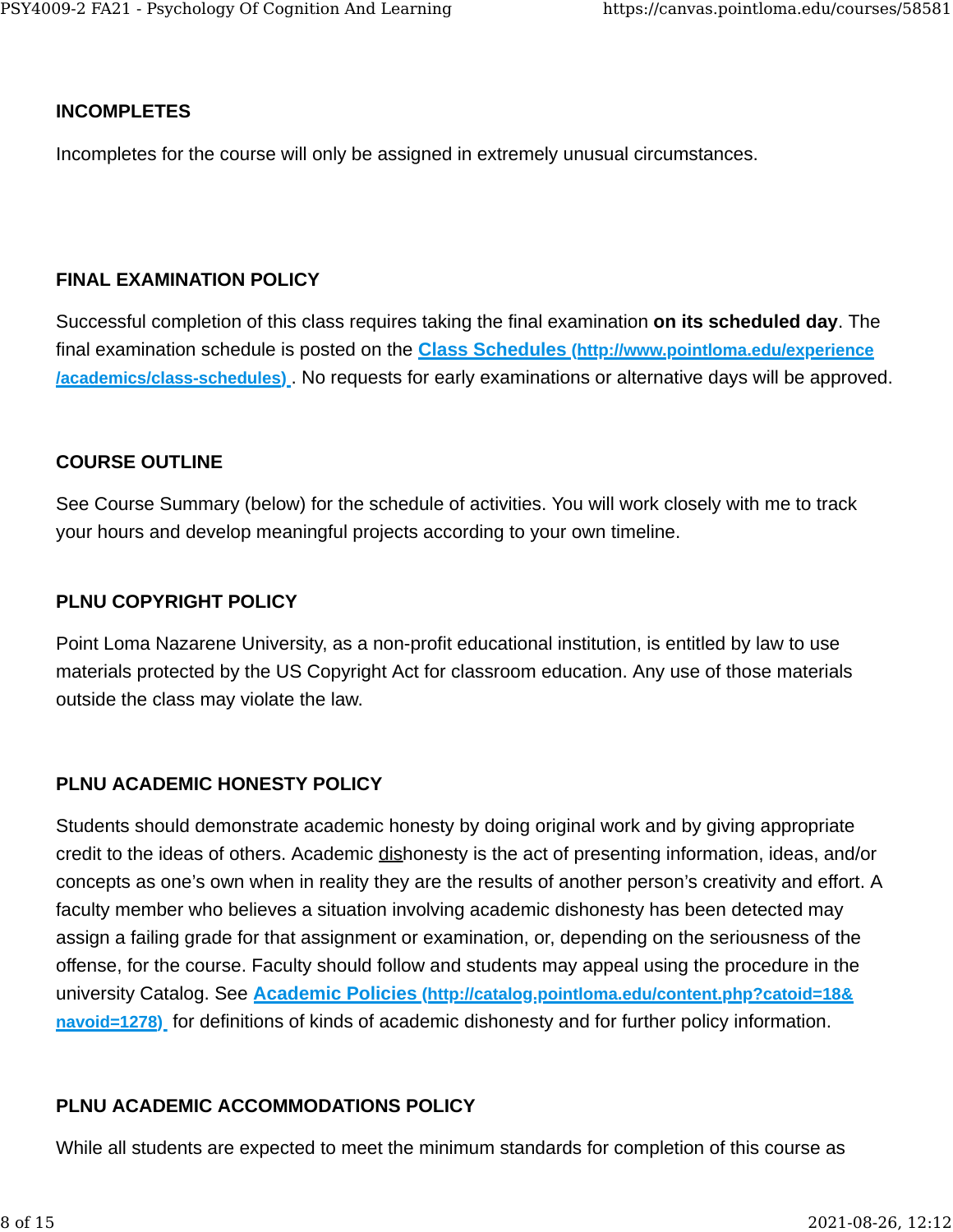established by the instructor, students with disabilities may require academic adjustments, modifications or auxiliary aids/services. At Point Loma Nazarene University (PLNU), these students are requested to register with the Disability Resource Center (DRC), located in the Bond Academic Center. (DRC@pointloma.edu or 619-849-2486). The DRC's policies and procedures for assisting such students in the development of an appropriate academic adjustment plan (AP) allows PLNU to comply with Section 504 of the Rehabilitation Act and the Americans with Disabilities Act. Section 504 (a) prohibits discrimination against students with special needs and guarantees all qualified students equal access to and benefits of PLNU programs and activities. After the student files the required documentation, the DRC, in conjunction with the student, will develop an AP to meet that student's specific learning needs. The DRC will thereafter email the student's AP to all faculty who teach courses in which the student is enrolled each semester. The AP must be implemented in all such courses.

If students do not wish to avail themselves of some or all of the elements of their AP in a particular course, it is the responsibility of those students to notify their professor in that course. PLNU highly recommends that DRC students speak with their professors during the first two weeks of each semester about the applicability of their AP in that particular course and/or if they do not desire to take advantage of some or all of the elements of their AP in that course.

## **CHANGE IN SYLLABUS OR SCHEDULE**

It is possible that I will make modifications to the syllabus or schedule during the semester. If this occurs, I will make an announcement by email, in class, or both.

## **ASSESSMENT AND GRADING**

Your final letter grade will be determined by a variety of assessments of your engagement, knowledge, and ability to apply what you have learned. Your grade will be determined by the overall percentage of points at the end of the semester. In order to ensure fair grading, I will calculate your grade using both total points and z scores, which measure your performance compared with the performance of the class (i.e., grading on a 'curve'). The score that will ultimately be used for you is the one that results in the **higher** of the scores. In order to pass this course, however, you must earn at least 50 % of all possible points.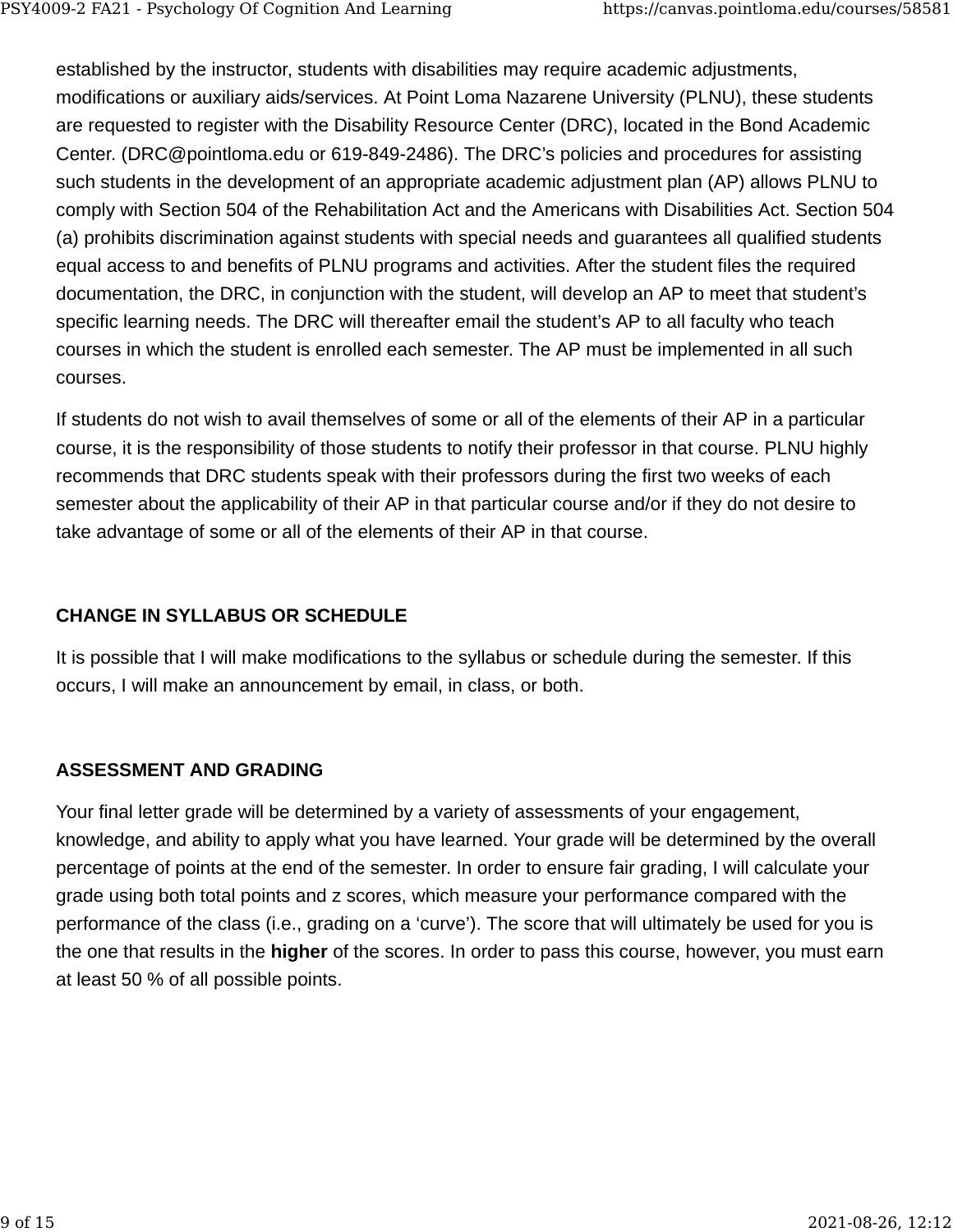| Grade       | Minimum<br><b>Points</b><br><b>Needed</b> | Percentage<br><b>Needed</b> | z Score<br><b>Needed</b> | <b>Cumulative</b><br><b>Percent</b> | Who   | <b>Percent Category</b><br><b>Cumulative</b><br><b>Receive Percent</b> |
|-------------|-------------------------------------------|-----------------------------|--------------------------|-------------------------------------|-------|------------------------------------------------------------------------|
| A           | 465                                       | 93 %                        | 1.33                     | 9.2 %                               | 9.2%  |                                                                        |
| A-          | 450                                       | 90 %                        | 1.00                     | 15.9 %                              | 6.7%  | 15.9%                                                                  |
| $B+$        | 440                                       | 88 %                        | .67                      | 25.1 %                              | 9.3%  |                                                                        |
| B           | 420                                       | 84 %                        | .33                      | 37.1 %                              | 11.9% |                                                                        |
| <b>B-</b>   | 400                                       | 80 %                        | .00                      | 50 %                                | 12.9% | 34.1%                                                                  |
| $C+$        | 385                                       | 77 %                        | $-.33$                   | 62.9%                               | 12.9% |                                                                        |
| $\mathbf C$ | 350                                       | 70 %                        | $-1.00$                  | 84.1 %                              | 21.2% |                                                                        |
| $C -$       | 325                                       | 65 %                        | $-1.33$                  | 90.8 %                              | 6.7%  | 40.8%                                                                  |
| D+          | 310                                       | 62 %                        | $-1.67$                  | 95.3 %                              | 4.4%  |                                                                        |
| D           | 275                                       | 55 %                        | $-2.00$                  | 97.7 %                              | 2.5%  |                                                                        |
| D-          | 250                                       | 50 %                        | $-2.33$                  | 99 %                                | 1.3%  |                                                                        |
| F           | 0                                         | 0                           | $< -2.33$                | 100 %                               | 1.0%  | 9.2%                                                                   |

# Course Summary:

| Date             | <b>Details</b>                                                                                   | <b>Due</b>        |
|------------------|--------------------------------------------------------------------------------------------------|-------------------|
| Tue Aug 31, 2021 | $\mathbb{R}$ 01a Activity<br>(https://canvas.pointloma.edu<br>/courses/58581/assignments/701517) | due by $11:59$ pm |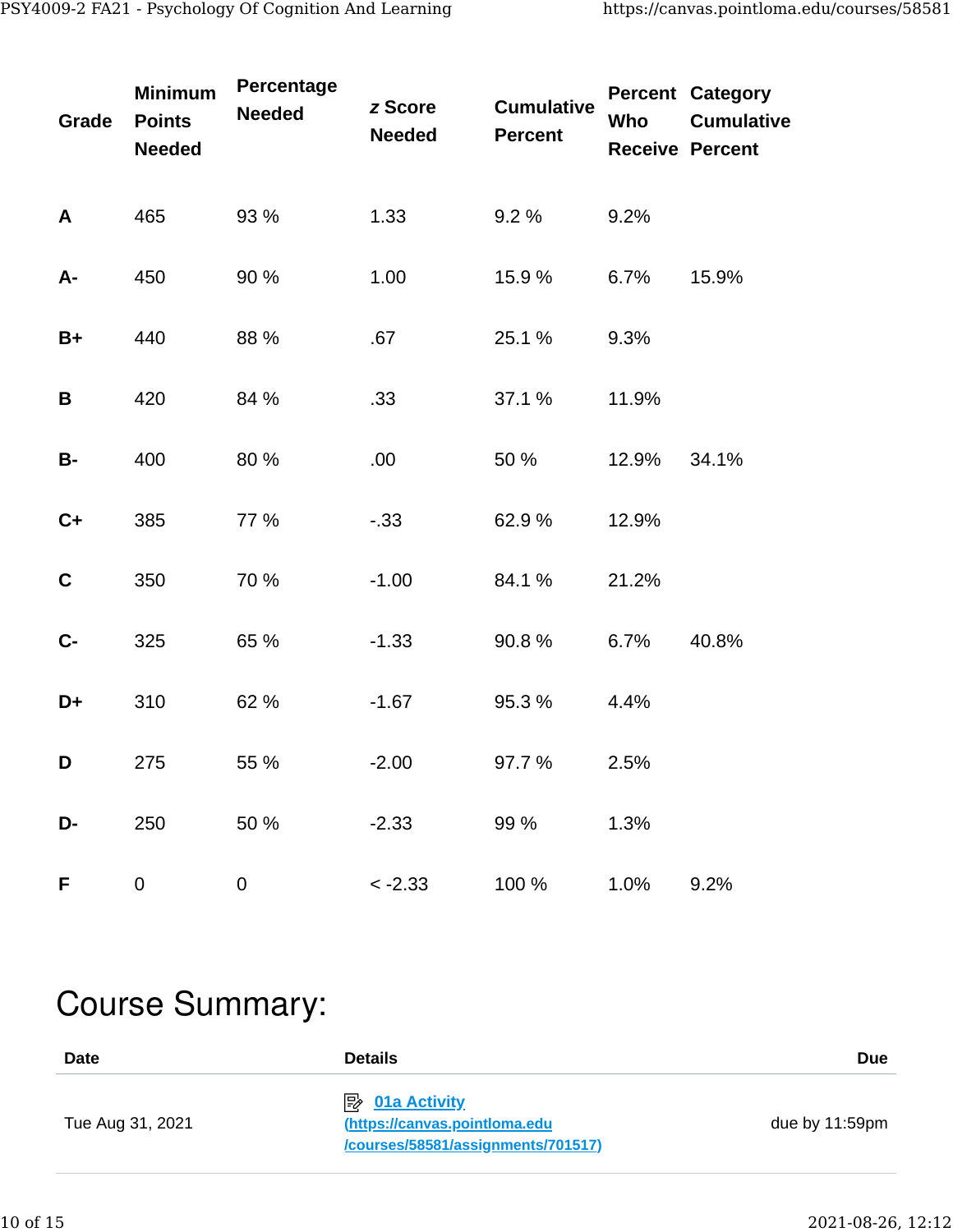| <b>Date</b>      | <b>Details</b>                                                                                             | <b>Due</b>     |
|------------------|------------------------------------------------------------------------------------------------------------|----------------|
| Wed Sep 1, 2021  | <i><b>E</b></i> 01b Activity<br>(https://canvas.pointloma.edu<br>/courses/58581/assignments/701518)        | due by 11:59pm |
| Fri Sep 3, 2021  | <b>B</b> 01c Activity<br>(https://canvas.pointloma.edu<br>/courses/58581/assignments/701519)               | due by 11:59pm |
| Wed Sep 8, 2021  | 吟<br><b>02a Activity</b><br>(https://canvas.pointloma.edu<br>/courses/58581/assignments/701520)            | due by 11:59pm |
| Fri Sep 10, 2021 | $\mathbb{R}$ 02b Activity<br>(https://canvas.pointloma.edu<br>/courses/58581/assignments/701521)           | due by 11:59pm |
| Mon Sep 13, 2021 | <i><b>B</b></i> <u>02c Activity</u><br>(https://canvas.pointloma.edu<br>/courses/58581/assignments/701522) | due by 11:59pm |
| Wed Sep 15, 2021 | 吟<br><b>03a Activity</b><br>(https://canvas.pointloma.edu<br>/courses/58581/assignments/701523)            | due by 11:59pm |
| Fri Sep 17, 2021 | 勖<br><b>03b Activity</b><br>(https://canvas.pointloma.edu<br><u>/courses/58581/assignments/701524)</u>     | due by 11:59pm |
| Mon Sep 20, 2021 | <b>03c Activity</b><br>吟<br>(https://canvas.pointloma.edu<br>/courses/58581/assignments/701525)            | due by 11:59pm |
| Wed Sep 22, 2021 | 吟<br><b>04a Activity</b><br>(https://canvas.pointloma.edu<br>/courses/58581/assignments/701526)            | due by 11:59pm |
| Fri Sep 24, 2021 | 04b Activity<br>吟<br>(https://canvas.pointloma.edu<br>/courses/58581/assignments/701527)                   | due by 11:59pm |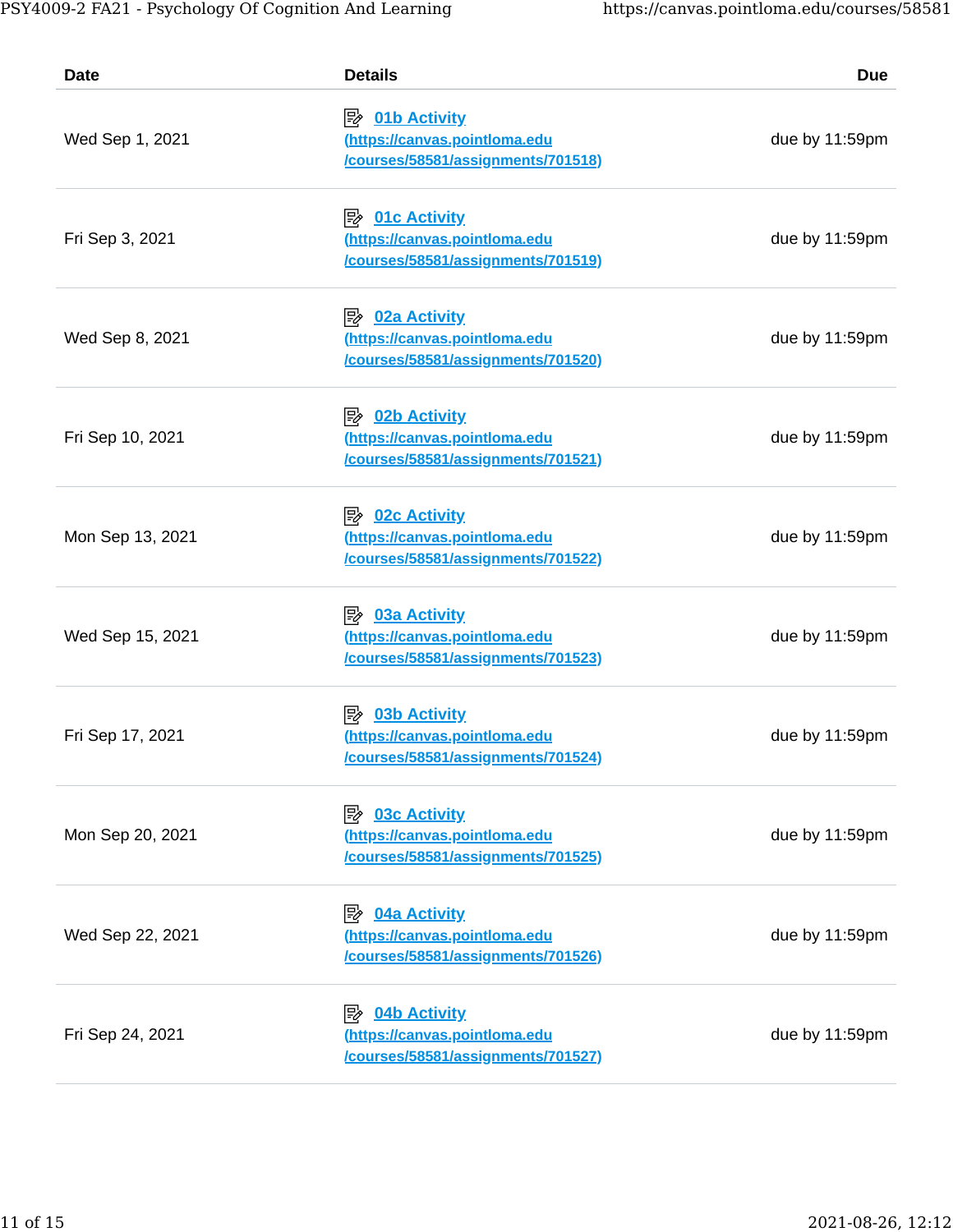| Date             | <b>Details</b>                                                                                                                          | <b>Due</b>     |
|------------------|-----------------------------------------------------------------------------------------------------------------------------------------|----------------|
| Mon Sep 27, 2021 | <i><b>E</b></i> <u>04c Activity</u><br>(https://canvas.pointloma.edu<br>/courses/58581/assignments/701528)                              | due by 11:59pm |
| Wed Sep 29, 2021 | <b>Capstone, Part 1</b><br>(https://canvas.pointloma.edu<br>/courses/58581/assignments/701529)                                          | due by 11:59pm |
| Fri Oct 1, 2021  | <u>≫ 05b Activity: Learning</u><br><b>Capstone, Part 2</b><br>(https://canvas.pointloma.edu<br>/courses/58581/assignments/701530)       | due by 11:59pm |
| Mon Oct 4, 2021  | <u> <i>D</i>5c Activity: Learning</u><br><b>Capstone, Part 3</b><br>(https://canvas.pointloma.edu<br>/courses/58581/assignments/701531) | due by 11:59pm |
| Wed Oct 6, 2021  | 眇<br><b>06a Activity</b><br>(https://canvas.pointloma.edu<br>/courses/58581/assignments/701532)                                         | due by 11:59pm |
| Fri Oct 8, 2021  | $\mathbb{R}$ 06b Activity<br>(https://canvas.pointloma.edu<br>/courses/58581/assignments/701533)                                        | due by 11:59pm |
| Mon Oct 11, 2021 | <b>06c Activity</b><br>(https://canvas.pointloma.edu<br>/courses/58581/assignments/701534)                                              | due by 11:59pm |
| Wed Oct 13, 2021 | <b>D7a Activity</b><br>(https://canvas.pointloma.edu<br>/courses/58581/assignments/701535)                                              | due by 11:59pm |
| Fri Oct 15, 2021 | <b><i><u>② 07b Activity</u></i></b><br>(https://canvas.pointloma.edu<br>/courses/58581/assignments/701536)                              | due by 11:59pm |
| Mon Oct 18, 2021 | <b>07c Activity</b><br>⊯≽<br>(https://canvas.pointloma.edu<br>/courses/58581/assignments/701537)                                        | due by 11:59pm |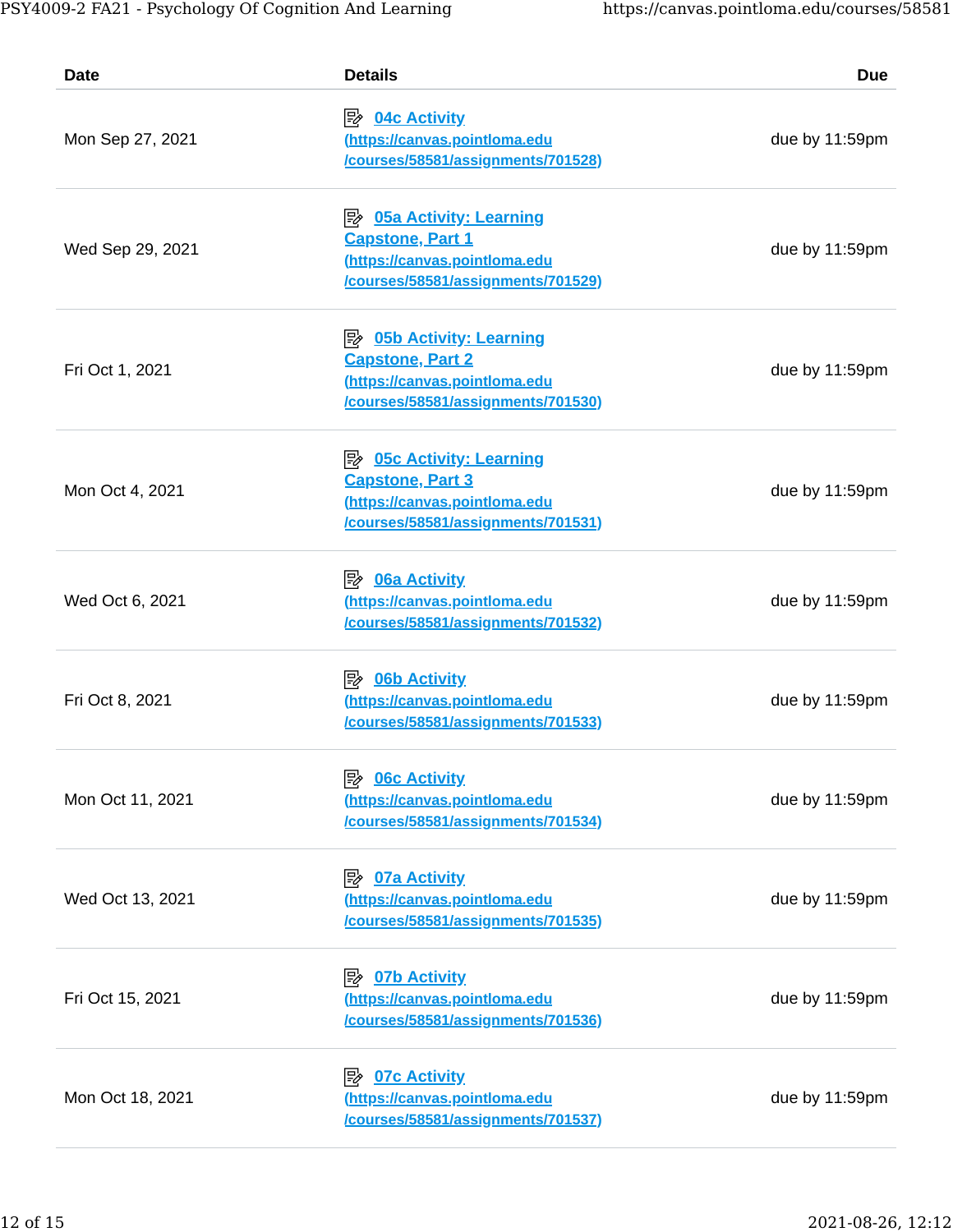| Date             | <b>Details</b>                                                                                                                          | <b>Due</b>     |  |
|------------------|-----------------------------------------------------------------------------------------------------------------------------------------|----------------|--|
| Wed Oct 20, 2021 | <b><i>E</i></b> 08a Activity<br>(https://canvas.pointloma.edu<br>/courses/58581/assignments/701538)                                     | due by 11:59pm |  |
| Mon Oct 25, 2021 | <i><b>E</b></i> 08b Activity<br>(https://canvas.pointloma.edu<br>/courses/58581/assignments/701539)                                     | due by 11:59pm |  |
| Wed Oct 27, 2021 | 吟<br><b>08c Activity</b><br>(https://canvas.pointloma.edu<br>/courses/58581/assignments/701541)                                         | due by 11:59pm |  |
| Fri Oct 29, 2021 | <i><b>E</b></i> 09a Activity<br>(https://canvas.pointloma.edu<br>/courses/58581/assignments/701542)                                     | due by 11:59pm |  |
| Mon Nov 1, 2021  | <i><b>B</b></i> 09b Activity<br>(https://canvas.pointloma.edu<br>/courses/58581/assignments/701543)                                     | due by 11:59pm |  |
| Wed Nov 3, 2021  | <b>09c Activity</b><br>吟<br>(https://canvas.pointloma.edu<br>/courses/58581/assignments/701544)                                         | due by 11:59pm |  |
| Fri Nov 5, 2021  | 眕<br><b>10a Activity: Cognition</b><br><b>Capstone, Part 1</b><br>(https://canvas.pointloma.edu<br>/courses/58581/assignments/701545)   | due by 11:59pm |  |
| Mon Nov 8, 2021  | <b>10b Activity: Cognition</b><br>吟<br><b>Capstone, Part 2</b><br>(https://canvas.pointloma.edu<br>/courses/58581/assignments/701546)   | due by 11:59pm |  |
| Wed Nov 10, 2021 | <u> <i>D</i>c Activity: Cognition</u><br><b>Capstone, Part 3</b><br>(https://canvas.pointloma.edu<br>/courses/58581/assignments/701547) | due by 11:59pm |  |
| Fri Nov 12, 2021 | 歐<br>11a Activity<br>(https://canvas.pointloma.edu<br>/courses/58581/assignments/701548)                                                | due by 11:59pm |  |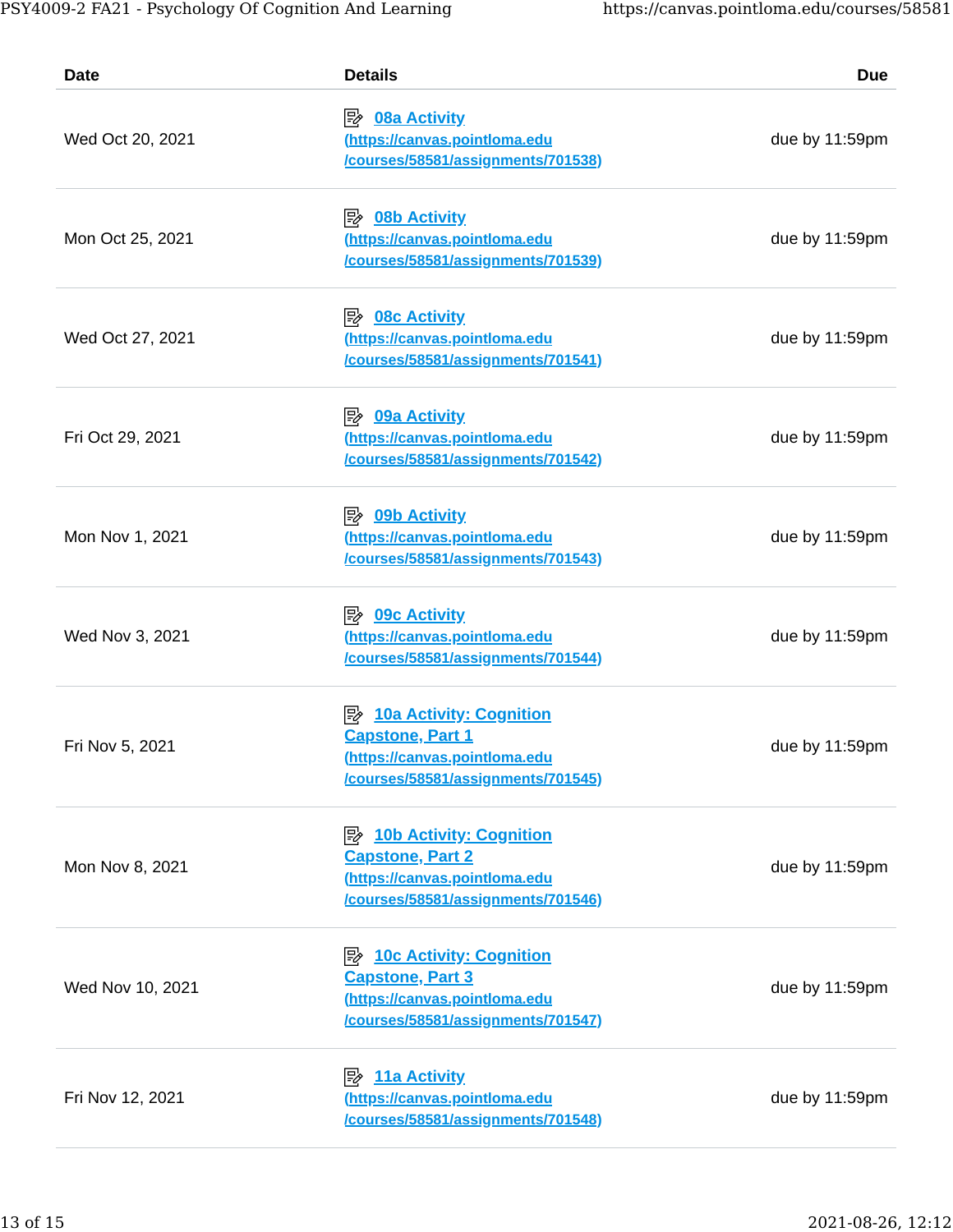| Date             | <b>Details</b>                                                                                    | <b>Due</b>     |
|------------------|---------------------------------------------------------------------------------------------------|----------------|
| Mon Nov 15, 2021 | $\Rightarrow$ 11b Activity<br>(https://canvas.pointloma.edu<br>/courses/58581/assignments/701549) | due by 11:59pm |
| Wed Nov 17, 2021 | $\Rightarrow$ 11c Activity<br>(https://canvas.pointloma.edu<br>/courses/58581/assignments/701550) | due by 11:59pm |
| Fri Nov 19, 2021 | $\mathbb{R}$ 12a Activity<br>(https://canvas.pointloma.edu<br>/courses/58581/assignments/701551)  | due by 11:59pm |
| Mon Nov 22, 2021 | $\mathbb{R}$ 12b Activity<br>(https://canvas.pointloma.edu<br>/courses/58581/assignments/701552)  | due by 11:59pm |
| Mon Nov 29, 2021 | $\mathbb{R}$ 12c Activity<br>(https://canvas.pointloma.edu<br>/courses/58581/assignments/701553)  | due by 11:59pm |
| Wed Dec 1, 2021  | $\mathbb{R}$ 13a Activity<br>(https://canvas.pointloma.edu<br>/courses/58581/assignments/701554)  | due by 11:59pm |
| Fri Dec 3, 2021  | <b>13b Activity</b><br>⊯<br>(https://canvas.pointloma.edu<br>/courses/58581/assignments/701555)   | due by 11:59pm |
| Mon Dec 6, 2021  | <b>13c Activity</b><br>吟<br>(https://canvas.pointloma.edu<br>/courses/58581/assignments/701556)   | due by 11:59pm |
| Wed Dec 8, 2021  | $\Rightarrow$ 14a Activity<br>(https://canvas.pointloma.edu<br>/courses/58581/assignments/701557) | due by 11:59pm |
| Fri Dec 10, 2021 | $\mathbb{R}$ 14b Activity<br>(https://canvas.pointloma.edu<br>/courses/58581/assignments/701558)  | due by 11:59pm |